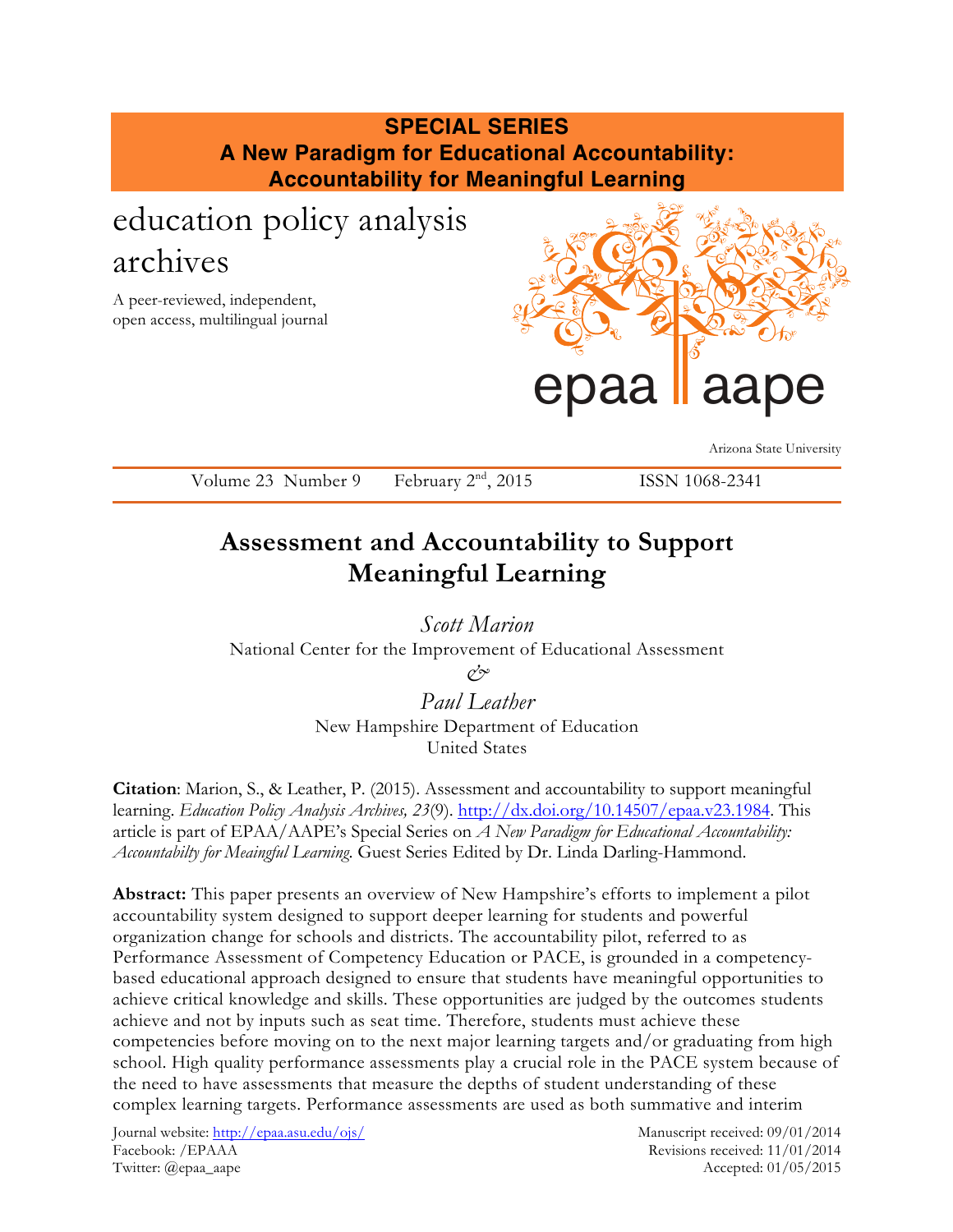measures in the PACE system as a way to document student learning of the competencies and to support remediation or extension interventions. The paper describes the system of assessments being implemented as part of the PACE pilot as well as providing a discussion of the technical quality issues the state is working to address as part of this accountability pilot. For example, being able to produce valid and comparable annual determinations for all students each year is a considerable technical challenge as well as documenting the degree to which all students are held to the same threshold expectations (equity). The paper concludes by relating the PACE initiative to the push for deeper and more meaningful learning for students. **Keywords**: Assessment; accountability; meaningful learning; equity; PACE.

**Evaluación y modelos de responsabilidad educativa para apoyar aprendizajes significativos Resumen**: Este artículo presenta una visión general de los esfuerzos del estado de New Hampshire para implementar un sistema piloto de responsabilidad educativa diseñado para apoyar aprendizajes más consistentes para los estudiantes y de cambio organizacional substantivos para las escuelas y los distritos. El sistema piloto de responsabilidad educativa, denominado Evaluación del Desempeño de Competencias Educativas o PACE (por su sigla en inglés), es un enfoque educativo basado en competencias diseñado para asegurar que los estudiantes tengan oportunidades significativas para alcanzar conocimientos y habilidades críticas. Estas oportunidades son juzgadas por los resultados que los estudiantes logran y no por los insumos utilizados como el tiempo que pasan sentados. Por lo tanto, los estudiantes deben alcanzar estas competencias antes de avanzar a nuevos objetivos de aprendizaje y/o de graduarse de la escuela secundaria. Evaluaciones de desempeño de alta calidad desempeñan un papel crucial en el sistema PACE debido a la necesidad de contar con evaluaciones que miden la profundidad de comprensión de los alumnos de estos objetivos de aprendizaje complejos. Las evaluaciones de desempeño se utilizan como medidas tanto sumativa y provisionales en el sistema PACE como una manera de documentar el aprendizaje de las competencias y para apoyar intervenciones de rehabilitación y ampliación. Este trabajo describe el sistema de evaluación que se implementa como parte del programa piloto PACE, y también una discute cuestiones técnicas sobre calidad que el estado de New Hampshire está trabajando para abordar en el marco de este proyecto piloto de responsabilidad educativa. Por ejemplo, ser capaz de producir determinaciones anuales válidas y comparables para todos los estudiantes cada año es un gran desafío técnico, así como documentar el grado en el que todos los estudiantes deben cumplir con las mismas expectativas de aceptación (equidad). El documento concluye relacionando la iniciativa PACE para estimular aprendizajes más profundos y significativos para todos los estudiantes. **Palabras clave:** evaluación; responsabilidad educativa; aprendizaje significativo; equidad; PACE.

#### **Avaliação e modelos de responsabilidade educacional para apoiar aprendizagens significativas**

**Resumo**: Este artigo apresenta uma visão geral dos esforços do estado de New Hampshire para implementar um sistema piloto de responsabilização educacional projetado para apoiar aprendizagem mais consistente para os estudantes e mudança organizacional substantiva para escolas e distritos. O programa piloto de responsabilização educacional, chamado Avaliação do Desempenho de Habilidades Educativas ou PACE (por sua sigla em Inglês), é uma abordagem educativa baseada em competências que foi desenhado para assegurar que os alunos tenham oportunidades significativas para adquirir conhecimentos e competências críticas. Estas oportunidades são julgados pelos resultados que os alunos alcançam e não os insumos utilizados como o tempo que passam nas cadeiras. Portanto, os alunos devem alcançar essas habilidades antes de avançar para novos objetivos de aprendizagem e /ou completar a escola secundária. As avaliações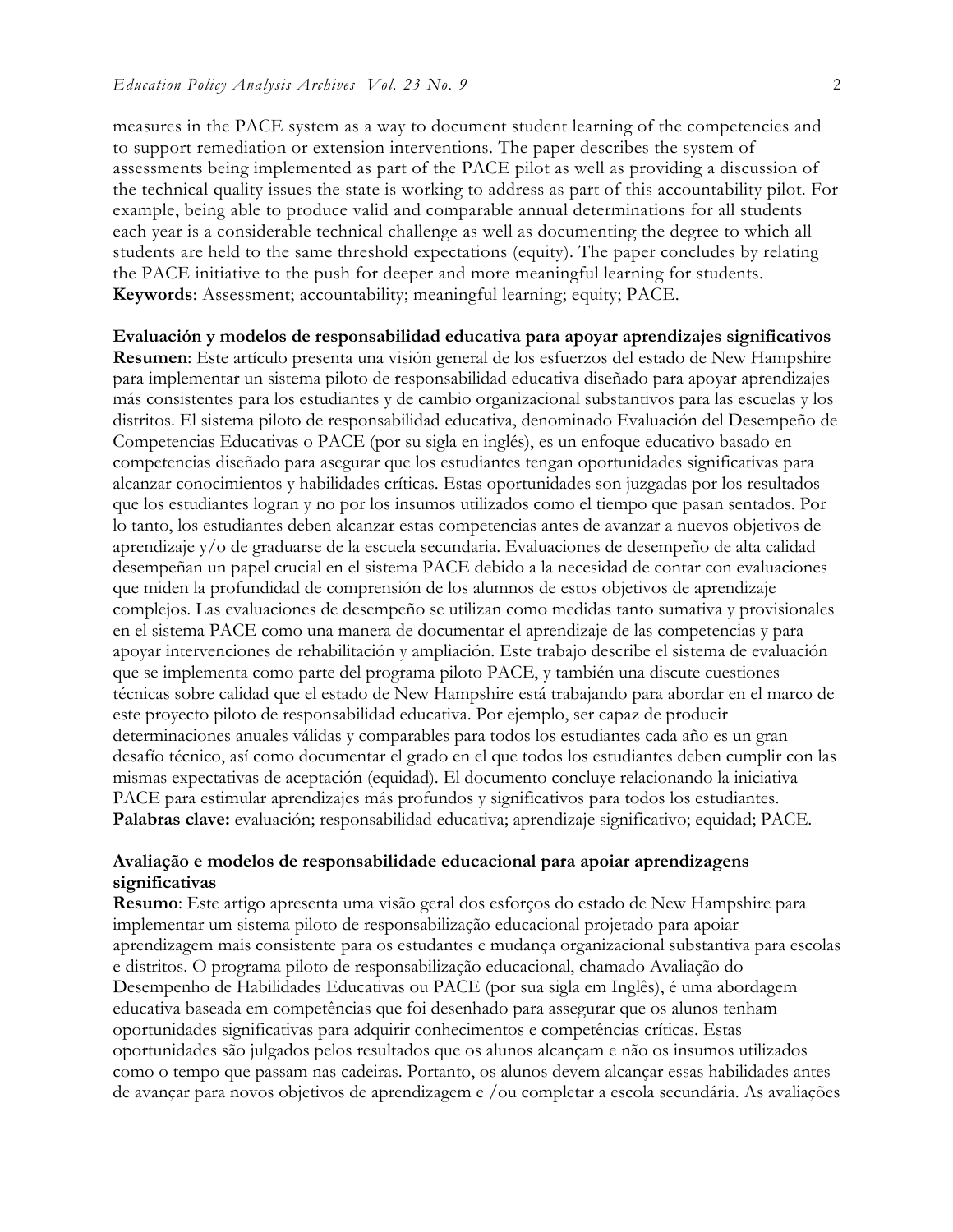de desempenho de alta qualidade desempenham um papel crucial no sistema PACE, devido à necessidade de avaliações que medam a profundidade da compreensão dos alunos sobre esses objetivos de aprendizagem complexos. As avaliações de desempenho são usados como medidas provisórias e sumativa no sistema PACE e como uma forma de documentar as habilidades de aprendizagem e intervenções de apoio e expansão. Este artigo descreve o sistema de avaliação implementada como parte do programa PACE piloto, e também discute questões técnicas sobre a qualidade que o estado de New Hampshire está trabalhando para resolver como parte deste projeto piloto de responsabilidade educacional. Por exemplo, ser capaz de produzir determinações anuais válidas e comparáveis para todos os alunos de cada ano é um grande desafio técnico, bem como documentar a medida em que todos os alunos cumpram as mesmas expectativas de aceitação (equidade). O artigo conclui relacionando a iniciativa PACE para estimular aprendizagens mais profundos e significativos para todos os alunos.

**Palavras-chave:** avaliação; responsabilidade educativa; aprendizagem significativa; equidade; PACE.

#### **Introduction**

States have held schools accountable for academic performance for many years. The federal role and requirements for such accountability systems were first implemented comprehensively with the passage of ESEA in 1965, but it was later reauthorizations in 1994 (IASA) and ramped up in 2001 (NCLB) where we have seen state-led school accountability systems become a prominent feature on the educational landscape. There is no question that the United States has experienced improvements in educational outcomes since the 1960s and more recently since the passage of NCLB, however most would agree that these trends are far short of the policy promises behind these initiatives. Further, when compared to rate of improvement observed in many other countries, the performance in the United States looks stagnant. So how do we improve performance at scale and is there a role that school accountability can play to help bring about these improvements?

Current U.S. accountability system designs appear to run counter to significant bodies of research about both organizational change and human learning. Research on organizational change/reform and human learning supports the notion that real change/learning must be internally controlled and motivated (e.g., Bransford, Brown, & Cocking, 2000). One could make a case that many of the current designs, using both "carrots and sticks," follow some premises of incentive-based economic perspectives, but if the goal is to improve performance, it does not seem to make sense to essentially ignore the research about how to actually improve organizational and individual performance.

Several states involved in the Council of Chief State School Officers' (CCSSO) Innovative Laboratory Network (ILN) have been exploring alternatives to current accountability system with a goal of deepening and improving student learning. New Hampshire has been a key state member of the ILN and has advanced efforts to pilot an accountability system designed to foster more meaningful learning for students (CCSSO, 2012; Domaleski & Hall, 2013). This paper presents a discussion of this initiative. Specifically, we first present a brief overview of the learning theory literature as it informs New Hampshire's work. Next we describe how a competency-based approach for organizing instruction and assessment, particularly performance-based assessments, can support the goals of deeper learning. Given state and federal accountability demands, the instructional and assessment initiatives described in this paper must be coupled with an accountability framework that supports, rather than hinders, deeper learning. We describe New Hampshire's accountability pilot, Performance Assessment of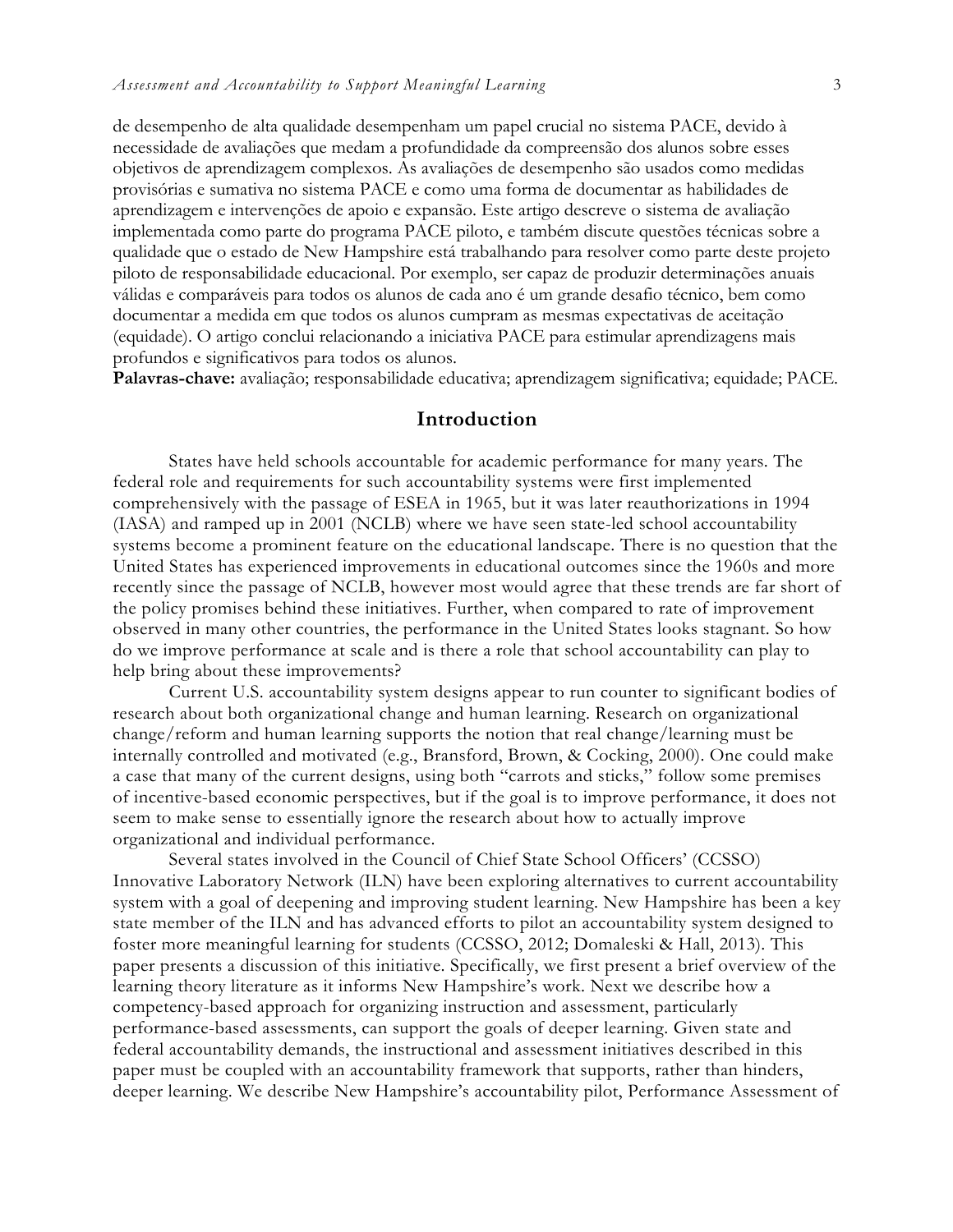Competency Education (PACE), as an example of an accountability system designed to support more meaningful individual and institutional learning. We conclude with a discussion of some challenges and opportunities of supporting local expertise necessary for high quality implementation.

## **Deeper Learning**

There have been multiple theoretical lines of inquiry attempting to better explain the way in which humans learn and develop expertise. Both the cognitive (e.g., Pellegrino et al., 2001) and sociocultural perspectives (e.g., Lave & Wenger, 1991; Wertsch, 1991) provide information useful for informing this work. Several authors have suggested that there are enough areas of overlap between the two perspectives that can advance our understanding of student learning (Anderson, Greeno, Reder, & Simon, 2000; Pellegrino et al., 2001; Shepard, 2000), including: (a) cognitive abilities are influenced in large part by cultural and social factors, (b) learners construct knowledge within a social context, (c) new learning builds on and is greatly influenced by prior knowledge with includes social and cultural factors, (d) metacognition is a crucial component of the development of advanced knowledge and skills, and (e) deep understanding is characterized by the capability of the learner to transfer that understanding to new situations (Anderson et al., 2000; Shepard, 2000). We briefly discuss each of these areas of overlap below.

#### **Learners Construct Knowledge within a Social Context**

Vygotsky provided a conceptual framework for understanding how social interactions influence the construction of knowledge. Whether one assumes a sociocultural perspective and believes that culture "constitutes" learning or a more cognitive perspective whereby culture simply influences learning, it is clear that the social and cultural forces on individuals must be considered in discussions of learning (Shepard, 2000, p. 19).

#### **New Knowledge Construction is a Product of Prior Knowledge**

Prior knowledge has a tremendous influence on the formation of new knowledge. Vast stores of discipline-based concepts, algorithms, skills, and processes that can be recalled efficiently to solve problems or construct new knowledge characterize subject-matter expertise. Novices do not possess nearly the same amount of these facts and skills as experts, but more importantly, they lack well-developed schema to organize this information. Instruction needs to capitalize on the prior knowledge and cultural practices of students to help them build more efficient cognitive structures and to help them become more fully participating members of a community. Assessments, therefore, should be able to determine not just who has developed advanced knowledge compared with those who have not, but how students' prior knowledge structures influences their performance on assessment tasks.

#### **Metacognition is a Crucial Component of the Development of Advanced Knowledge**

Experts are characterized by having strong metacognitive abilities allowing them to monitor their learning and choose efficient means for solving problems. Metacognition is not reserved for experts; many types of learners can develop metacognitive skills (Palincsar & Brown, 1984). However, metacognition cannot be taught out of context of a particular subject matter domain and these strategies are bound by the structure of a given discipline (Bransford et al., 2000). Because a student's' metacognition will influence their performance on an assessment of knowledge and skills, assessments should also attempt to determine the sophistication of a student's metacognitive skills (Pellegrino et al., 2001).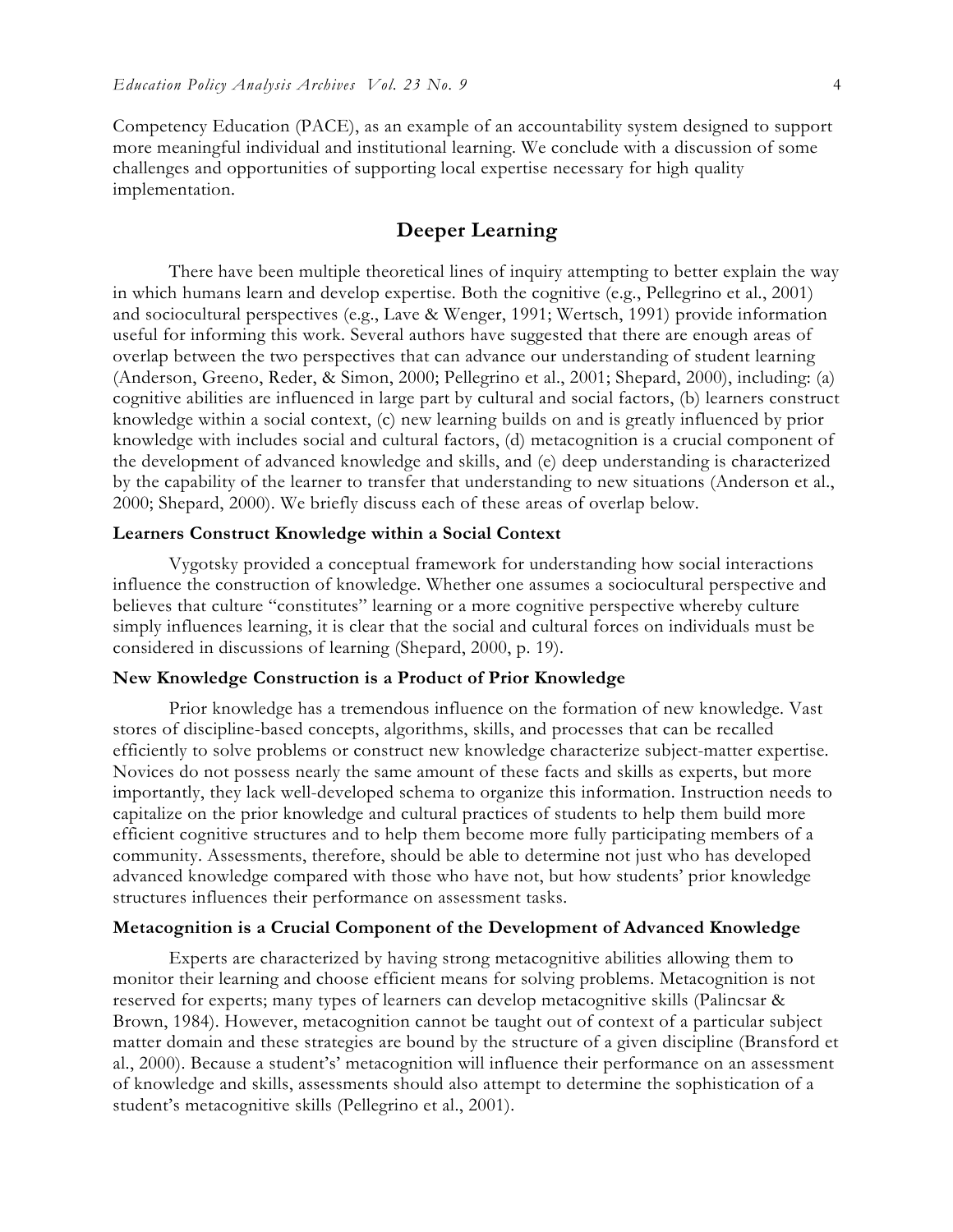#### **Deep Subject Matter Understanding Supports Transfer**

Much of what has been discussed already, particularly metacognition, the role of prior knowledge in shaping new knowledge, and the influence of social and cultural factors on knowledge are important because they support the development of deep (or expert-like) understanding. Deep understanding, or expert knowledge, is not only characterized by knowledge of a large body of facts and skills, but by the transformation of factual information into usable knowledge (Bransford et al., 2000). The literature on transfer is quite clear that when knowledge is organized into conceptual schemas and is efficiently retrievable, students are able to apply (transfer) this knowledge to new situations and to learn additional, related information more quickly (Bransford et al., 2000). This can easily be considered the most important purpose of school learning—to have students develop deep understandings that they can use in contexts beyond the classroom where it was first learned.

The development of deep understanding happens rarely in United States K-12 settings (Schmidt, McKnight, & Raizen, 1997). The development of advanced knowledge would require that students learn fewer concepts in greater depth echoing the calls of TIMMS researchers (Schmidt et al., 1997) when comparing the poor performance of U.S. students to those in other countries. Among other limitations, many large-scale assessment programs contribute to the teaching and learning of superficial content knowledge. Teachers, in their rush to ensure that all of the standards have been "covered," do not feel like they can ignore certain concepts and teach for deep conceptual understanding (Bransford et al., 2000). Further, assessing for deep understanding may not always be possible in large-scale assessments where the use of consistent administration and scoring procedures is of paramount importance. Because large-scale assessment and accountability programs drive much of what goes on in classrooms, we need to design programs to support the teaching and learning of deep understanding.

#### **Performance Assessment to Support Meaningful Learning**

New Hampshire Department of Education (NH DOE) is attempting to design a coherent accountability system to foster deep understanding of learners. Many current educational accountability systems have stated goals of promoting deeper learning for students to, among other goals, improve college and career readiness. The NH initiative is based on the premise that performance-based and related assessment approaches must be meaningfully incorporated into accountability systems if we are to do more than pay lip service to these policy goals. We rely on the following definition for performance assessment:

Performance assessments are generally multi-step activities ranging from quite unstructured to fairly structured. The key feature of such assessments is that students are asked to produce a product or carry out a performance (e.g., a musical performance) that is scored according to pre-specified criteria, typically contained in a scoring guide or rubric.<sup>1</sup> In fact, the rubric is a critical component in establishing the validity of the score inferences since it is the bridge between the student work and the resulting score, the basis for the inference. Occasionally, performance assessments target key processes or skills, such as communicating to diverse audiences, engaging in critical thinking, and listening to multiple viewpoints, that students employ when wrestling with a problem or

 <sup>1</sup> *Products* are sometimes thought of as a separate category of assessment form, but we argue that products are really one possible outcome or piece of evidence derived from a performance assessment.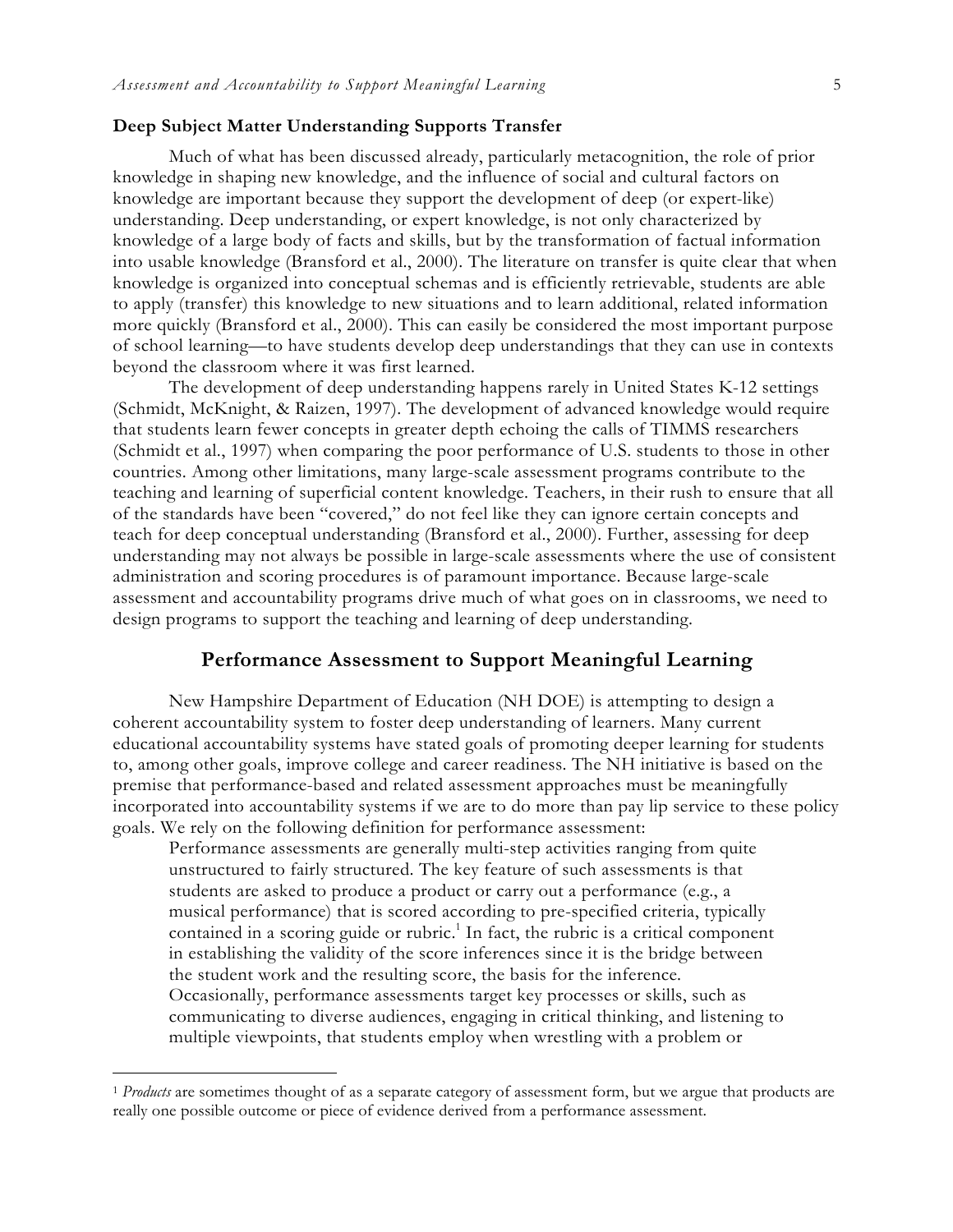participating in an event such as a debate or a mock presentation to a simulated (or real) city council. Like "authentic assessments," performance assessments suffer from definitional problems in that this one term can encompass many different types of assessments. For example, performance assessment can range from 15-20 minute tasks (i.e., quite short) to multi-day activities with many scoreable units (Marion & Buckley, in press).

This definition does not distinguish among traditional academic and more cross-cutting (e.g., critical thinking, problem solving) knowledge and skills, because the principles for assessment design and validation apply to the multiple assessment targets. Shepard (2000) and others have argued that high quality tasks and assessments provide teachers and students the opportunity to learn more about the content being assessed than they could from selected-response items. Additionally, good assessments, especially performance tasks in which students have to generate solutions and reveal and/or explain their thinking can provide opportunities for teachers to develop sophisticated understandings about the nature of student learning (see also NRC, 2014). Although such insights are not impossible to obtain with selected response items, they are more likely to emerge from examining student work associated with complex performance tasks.

#### **Performance Assessment of Competency Education (PACE)**

New Hampshire is committed to raising the bar for all students by defining college and career-readiness to encompass the knowledge, skills, and work-study practices that students need for post-secondary success including deeper learning skills such as critical thinking, problem-solving, persistence, communication, collaboration, academic mindset, and learning to learn. However, NH's educational leaders recognize that the level of improvement required cannot occur with the same type of externally-oriented accountability model that has been employed for the past 12 years. In fact, the state argues that the current system is likely an impediment for moving from good to great. The state is piloting an accountability system with significantly greater levels of local design and agency to facilitate transformational change in performance. As part of this shift in orientation, the state is supporting a competency-based approach to instruction, learning, and assessment contextualized within an internally-oriented approach to accountability to best support the goal of significant improvements in college and career readiness. The information learned through competency-based assessments would then be used to support accountability determinations and, hopefully, better inform school improvement (e.g., Hargreaves & Braun, 2013).

A competency-based system relies on a well-articulated set of learning targets that helps connect content standards and critical skills leading to domain proficiency. Such a system requires careful tracking of student progress and ensures that students have mastered key content and skills before moving to the next logical set of knowledge and skills along locallydefined learning trajectories. Current systems th at rely on compensatory systems (e.g. averaging) for grading and related record-keeping may allow students to slip through the cracks in terms of possessing necessary knowledge for building deep understandings in the focal disciplines.

The PACE system is designed to foster deeper learning on the parts of students than is capable under current systems. This requires timely assessments linked closely with curriculum and instruction. The PACE system is based on a rich system of local and common (across multiple districts) performance-based assessments that are necessary for supporting deeper learning as well as allowing students to demonstrate their competency through multiple performance assessment measures in a variety of contexts. Thus, the accountability option was established to enable schools and districts to demonstrate student achievement and learning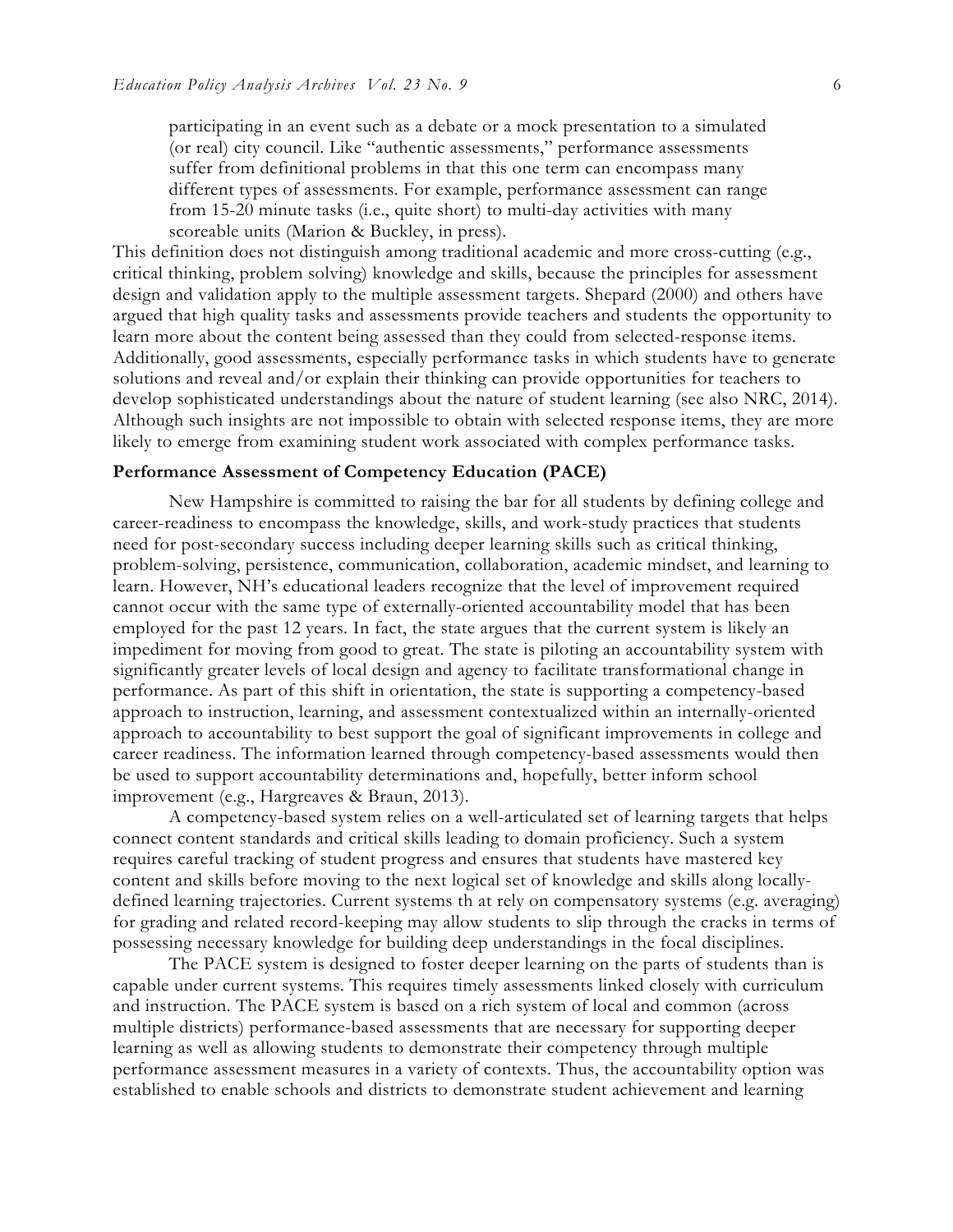growth through means other than or in addition to standardized tests, with an emphasis on performance assessment.

In the PACE option, the New Hampshire Department of Education (NH DOE) has created a route for districts and schools to demonstrate quality not solely or primarily dependent upon state standardized tests. The creation of the PACE accountability option reflects NH DOE's belief that school accountability works best if the responsibility for design and implementation is shared by districts and the state, rather than top-down mandates. Known as "reciprocal accountability," districts and schools are responsible for determining and reporting on local accountability measures, while the state is responsible for support and oversights in helping districts establish strong accountability systems.

Finally, New Hampshire is committed to implementing a philosophically coherent system. If the State is encouraging districts to embrace student agency in determining learning goals, then it only makes sense for the State to embrace "district agency" in establishing its own accountability goals. In order to provide participating districts with "breathing room," NH DOE is negotiating an agreement with the United States Department of Education (USED) to limit state (or consortium) standardized testing to select grade levels (e.g., 4, 8, and 11). NH DOE is a strong supporter and governing member of the Smarter Balanced Assessment Consortium, but it argues that once per year assessments, as good as Smarter Balanced may turn out to be, are not enough to drive and support deeper learning. Further, NH DOE is concerned that having external, large-scale assessments at almost every grade will control the conversation and not allow the space for the competency-based reform to take hold. The current PACE model, described here, is not necessarily a fully realized competency-based accountability system. Rather, we are presenting a "transitional system" that incorporates expected requirements of federal/state accountability, but points the way to what a fully realized system would look like with a possible change in ESEA or other policy changes on the federal level

#### **Implementation Plan**

It is one thing to put forth a proposal for a richer approach to education, but it is another thing to create the conditions necessary for successful implementation. NH DOE is engaged in a multi-faceted implementation plan to ensure the success of the PACE option that includes requirements for participating districts, technical and professional learning support, including task development and scorer calibration activities, and wrestling with complex technical issues. Clearly, NH DOE has not solved all technical, policy, and implementation challenges. Rather, this is an ongoing journey that NH has just begun. We describe below key aspects of PACE implementation in hopes that it might help others considering similar efforts.

#### **Requirements for Participating Districts ("Guardrails")**

Districts participating in the 2014-2015 pilot must have already adopted the State graduation competencies and developed a coherent and high quality set of K-12 course and grade competencies mapped to the State graduation competencies. These competencies were developed by teams of NH educators and approved by the NH State Board of Education. These districts must have demonstrated the leadership and educator capacity to participate effectively in the pilot. In addition to having a well-articulated set of competencies, these districts must have developed or be close to completing the development of a comprehensive assessment system tied to these competencies. Districts considered for the 2015-2016 pilot must have adopted graduation competencies and have a commitment during 2014-2015 to fully build out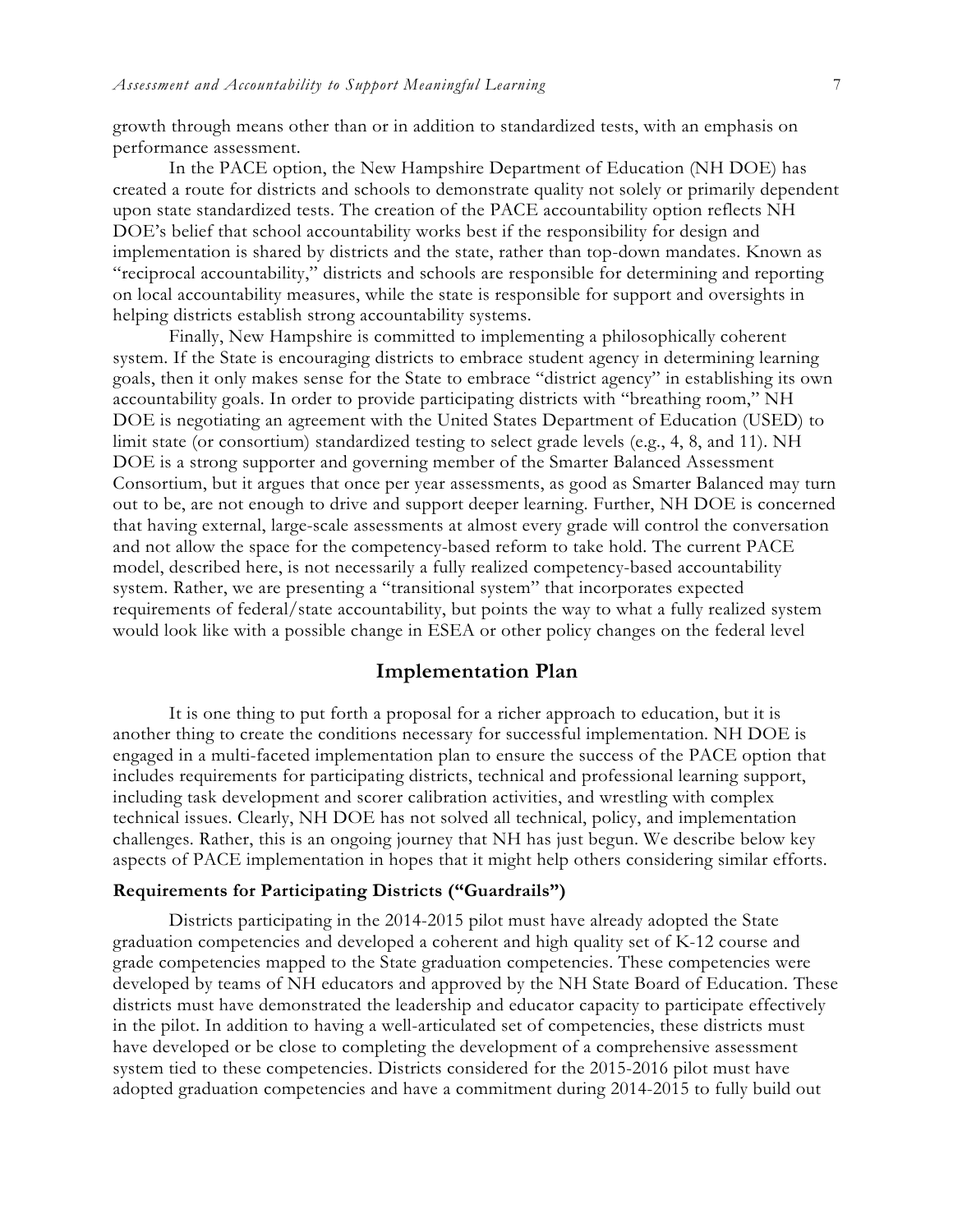their course and grade competency systems in K-12 as well as their comprehensive assessment systems.

Participating districts must be willing to participate in a peer and expert review process where they submit their systems of performance-based assessments for evaluation based on clear and rigorous criteria including alignment with state standards and competencies, consistency and accuracy of scoring, and fairness to all test takers. Further, PACE districts will be required to administer the state summative assessments (Smarter Balanced) in at least three grades, one at each level (e.g., 4, 8, and 11), which will serve as both an internal and external audit regarding school and district performance (see Table 1 below). Local districts will be expected to incorporate the results of the Smarter Balanced assessments in their local accountability systems.

All pilot districts are expected to fully participate in the development and implementation of the pilot accountability requirements such that all pilot districts will have the same general assessment requirements in the same courses and grades. As noted above, the Smarter Balanced summative assessment will be administered in select grades. The current plan involves staggering the Smarter Balanced subject areas according to when the results will be most useful for informing programs and auditing the local and common performance assessments. The current state science assessment (NECAP) will be phased out as these districts play a lead role in beginning to pilot "next generation" science assessment tasks. In fact, the National Research Council advocated in a recent report that moving to assessments of the Next Generation Science Standards must be led by classroom-based assessments rather than trying this complex endeavor with large-scale assessments first (NRC, 2014). The PACE districts will be particularly suited to pilot this new approach, given their intensive efforts in implementing complex performance assessments.

| Table |  |
|-------|--|
|-------|--|

| Grade | Competency<br>Grading | English Language<br>Arts | Mathematics                             | Science     |
|-------|-----------------------|--------------------------|-----------------------------------------|-------------|
| $K-2$ | V                     |                          |                                         |             |
| 3     | V                     | <b>Smarter Balanced</b>  | PACE                                    |             |
| 4     | V                     |                          | Smarter Balanced                        | PACE        |
| 5     | V                     | <b>PACE</b>              |                                         |             |
| 6     | V                     |                          |                                         |             |
|       |                       | PACE                     | <b>PACE</b>                             |             |
| 8     | ✔                     | Smarter Balanced         | <b>Smarter Balanced</b>                 | <b>PACE</b> |
| 9     | V                     | <b>PACE</b>              | <b>PACE</b>                             | <b>PACE</b> |
| 10    | V                     | <b>PACE</b>              | <b>PACE</b>                             | PACE        |
| 11    | V                     | Smarter Balanced         | Smarter Balanced                        | <b>PACE</b> |
| 12    | ✓                     |                          | <b>ACAPSTONE PERFORMANCE ASSESSMENT</b> |             |

*Common summative performance-based assessments (PACE) and Smarter Balanced assessments administered by grade and content areas in all PACE districts*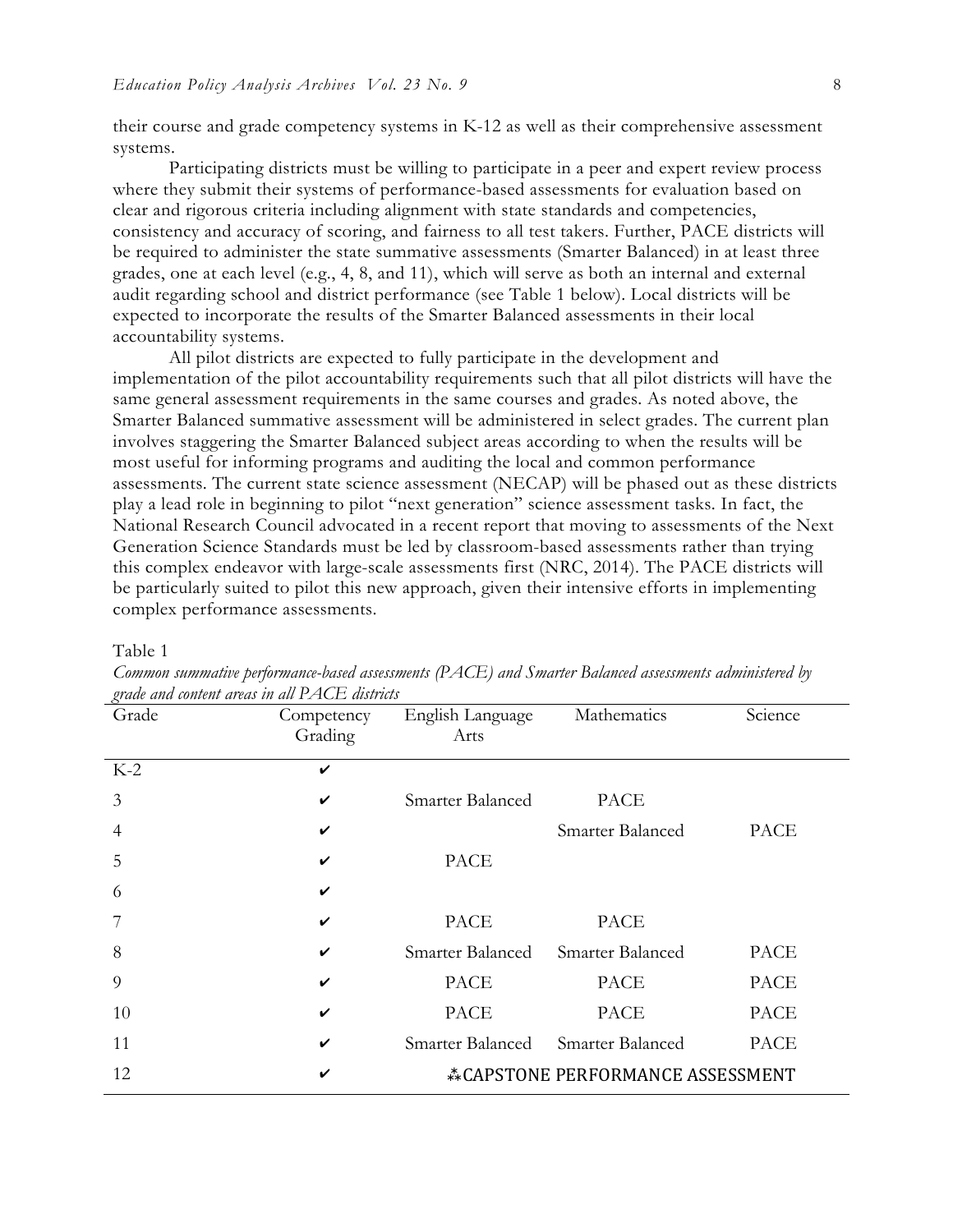Importantly, local performance assessment, used for competency determinations, will be administered in all subjects and grades. In certain grades and subjects, they will be "anchored" by Smarter Balanced assessment results, but in many others, they will be tied to performance assessments common to all participating districts. The competency determinations for all grades and subjects depicted above will include local (to each district perhaps) performance and other assessments designed to represent the full range and depth of the target competencies at each grade level. They were not depicted in Table 1 simply to avoid cluttering the chart. These common performance assessments (PACE) are intentionally limited to just one or two major tasks in most grade levels and content areas because NH DOE does not intend to simply replace one state assessment with another. Rather, these common performance assessments will be used to help calibrate performance expectations across participating districts and will be incorporated into local competency determinations.

#### **The Task Bank**

An ultimate goal of the PACE pilot is to enhance the capacity of educators to develop and use their own classroom assessments. However, creating a set of tasks for common administration and scoring purposes as well as helping to jumpstart local capacity is critical to the success of this project. The NH Task Bank is a repository of quality performance tasks that have been designed specifically to assess student attainment of the New Hampshire State Model Competencies. Additionally, the tasks in the NH Task Bank serve as models that teachers can use in their own assessment design work.

One of two key sources for performance tasks are those designed and submitted by New Hampshire teachers, most of who have participated in New Hampshire's Quality Performance Assessment Initiative over the past three years. These teachers received training in task design, quality assurance, analysis of student work and calibration. Tasks that are submitted to the NH Task Bank undergo a rigorous vetting and revision process. The NH task bank is organized according to content-specific competencies arranged along a developmental trajectory. The second key source of performance tasks is through the CCSSO's ILN Performance Assessment Project. The ILN project is collecting and curating a set of quality performance tasks that will populate an open-source, vetted task bank accessible to teachers. The emphasis of the work is on the type of performance-based measures that support assessment of deeper learning.

#### **Professional Learning Support**

The professional learning opportunities associated with PACE are embedded in the actual work of PACE, including task development, scorer calibration activities, system design, and peer review. The implementing schools established work groups, creating common developmental competencies in the key content areas aligned to the state graduation competencies as well continuing to build the state task bank. Sharing and analyzing student work is the core of any meaningful professional learning activity, therefore a key aspect of such learning opportunities for PACE teachers involves learning how to carefully analyze student work using established protocols to engage in common scoring sessions designed to foster consistent and accurate scoring of complex tasks.

#### **Technical Issues and Considerations**

In order for this reform initiative to be credible to New Hampshire stakeholders and to satisfy USED requirements, NH DOE is focused on ensuring the technical quality of the PACE system. Some of the key technical challenges include: creating comparable annual determinations, documenting longitudinal student progress (growth), measuring and reporting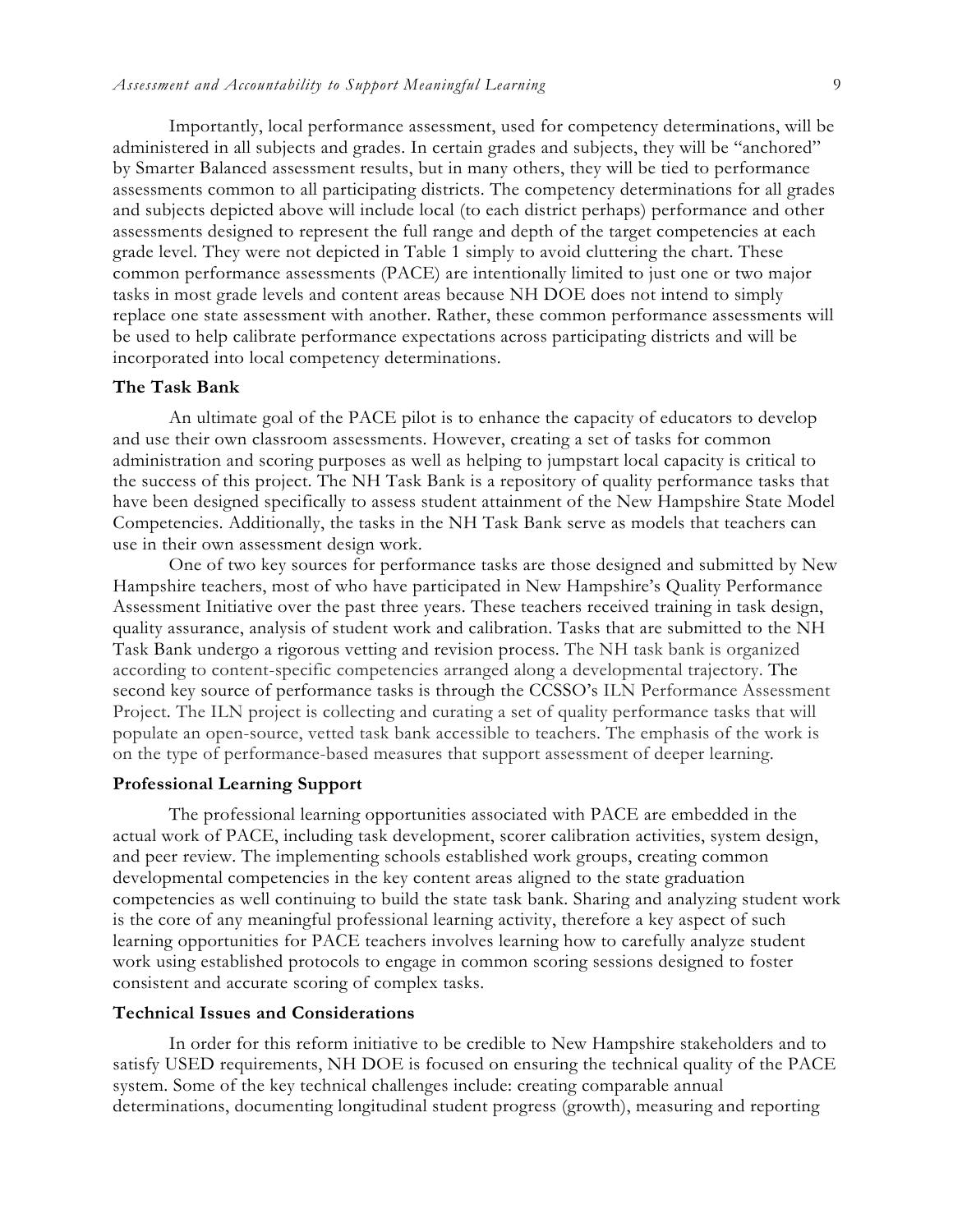the performance of key student groups (equity), and establishing systems for the effective use of assessment and accountability results (utility).

#### **Comparability of Annual Determinations**

One of the major challenges with the PACE pilot accountability system is ensuring that students from all NH schools receive meaningful opportunities to learn the required knowledge and skills. One of the ways to evaluate these opportunities is to require all students to participate in the same assessment of the same knowledge and skills. But it is not the only way. There are many examples, both with educational programs and outside of education, where we recognize that the "same" is not the only way to define comparability. For example, consider students applying for a competitive music program. Students will play different songs, perhaps using different instruments, but judges will have to determine who should be admitted to the program. We accept that judges are able to weigh the different types of evidence to make "comparable judgments." Why do we accept this? Because we have great trust in expert judges and their shared criteria. When the criteria are not explicit and applied systematically, then people have concerns (remember some of the Olympic figure skating fiascos in past years).

True psychometric comparability (i.e., "interchangeability") across districts administering different systems of assessment cannot be assured. In fact, it is not expected. However, NH DOE is taking important steps to ensure that students in pilot districts receive a high-quality education that meets or exceeds the expectations for non-pilot districts held to the same high expectations. For example, students deemed proficient in a particular grade or content area likely should be considered proficient regardless of the type of assessment.

Comparability efforts should not be focused on individual assessments administered throughout the year, rather the focus of comparability must be on the annual determinations of "proficient," "on-track," "competent," or any other label. NH DOE has proposed an approach to do just that. The Smarter Balanced achievement level descriptors (ALDs) are the basis for establishing cutscores on the Smarter Balanced assessments (this process was recently completed). The ALDs serve as the narrative descriptions of performance and the role of the standard setting panelists is to match the narrative descriptions with actual performance on the test. Therefore, NH DOE has decided to require all PACE districts to anchor their annual determinations of proficiency (competency) to the Smarter Balanced ALDs for the respective grade level and subject area.

Of course, it is one thing to use common descriptors, but having assessment evidence to evaluate against these descriptors is another critical component of comparability. Therefore, all PACE districts have agreed to participate in a common standard setting process based on thoughtfully-identified set of summative competency assessments administered throughout the year along with the common summative PACE performance assessment. Participating in a common standard setting process, where student work is compared with the ALDs will allow for comparably rigorous achievement standards to be established in all PACE districts.

To audit the extent to which the intended comparability has been achieved, NH DOE will rely on the results of the Smarter Balanced assessments in math and ELA in at least three grades and NH DOE is closely examining the Smarter Balanced interim assessments to replace or augment current local benchmark assessments to support comparability while raising the level of performance expectations. These common state assessments provide both an internal and external audit for locally-designed systems of assessment, evaluating the degree to which student performance on the local performance assessment system relates to performance on the statewide assessments. Discrepancies between local and state/consortium assessment results do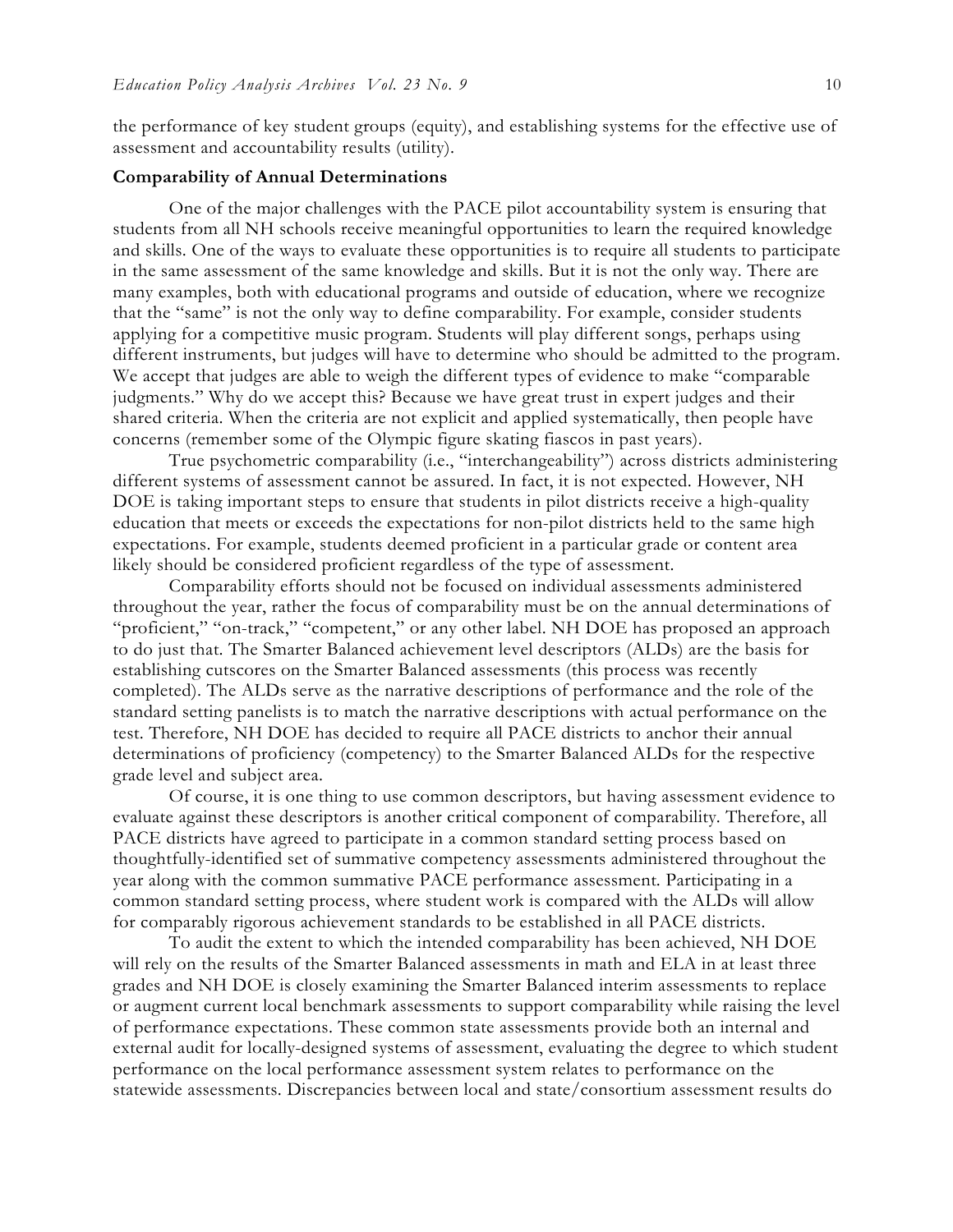not mean that the local results are wrong. Rather, it should lead to conversations and inquiries to try to understand the reason for any large differences between the two sets of results.

All districts participating in the PACE pilot will be expected to participate in a peer review process during the first two years of implementation in order to examine their system design, assessment results, and annual determinations. Peer review will be structured to provide support and technical assistance to districts to ensure that local systems maintain high quality.

Lastly, NH DOE is taking steps to ensure scoring comparability by promoting accurate and consistent scoring of performance assessment tasks across classrooms, schools, and districts. NH DOE will sponsor Professional Development Institutes, including summer and school-year Quality Performance Assessment institutes on assessment literacy, competencies and designs for teaching them (knowledge, skills, and dispositions), assessment task design and validation, scoring calibration, and data analysis to track student progress and inform instruction. Regional task validation sessions will be conducted to assist districts in fine-tuning assessment tasks to ensure they measure target knowledge, skills, and dispositions. Regional calibration scoring sessions will be conducted to build inter-rater reliability and consistency in scoring across districts. These sessions are designed to build expertise among a core group of participants who can then lead task validation and calibration scoring sessions at the local level.

#### **Equity**

The competency-based educational system at the foundation of this pilot is, by design, more equitable because educators focus on the learning needs of every student and do not allow any students to fall through the cracks. That said, the state will continue to aggressively monitor and report the performance of student groups as outlined in New Hampshire's approved ESEA waiver. In addition, districts participating in the PACE pilot will be subject to additional examination of student group performance through their required participation in a peer review process to evaluate aggregate and student group performance results.

#### **Student Progress**

Student Learning Objectives (SLO) continue to be the main component of NH's educator evaluation system for all NH districts. This was the clear intention of the NH Task Force on Effective Teaching (NH DOE, 2013). The state believes that it can successfully document changes in student learning while supporting positive changes in local assessment and instruction. Pilot districts, because of the improvements in their assessment capacity, will be able to produce higher quality SLOs than most NH schools and districts. Therefore, the question should focus more on can pilot districts produce valid educator evaluation results and less on specific (and distal) approaches for calculating current achievement conditioned on prior achievement (e.g., SGPs, VAM).

NH has been using Student Growth Percentiles (SGP, see Betebenner, 2009) for school accountability purposes for many years and plans to support districts in incorporating aggregate SGP results into educator evaluations starting in the 2015-2016 school year. The NH Task Force on Effective Teaching recommended not attributing SGP results to individual teachers, unless the district's specific evaluation plan requires such use. The Task Force recommended, and NH DOE agreed, that aggregate SGPs must be used at least as part of a "shared attribution" approach according to a district's (or school's) theory of improvement (e.g., grade-level or content area teams). This is an important distinction because a similar—but not exactly the same—model can be applied in the PACE schools. In other words, NH proposes to use Smarter Balanced assessments at select grades to calculate SGPs and use the results aggregated at the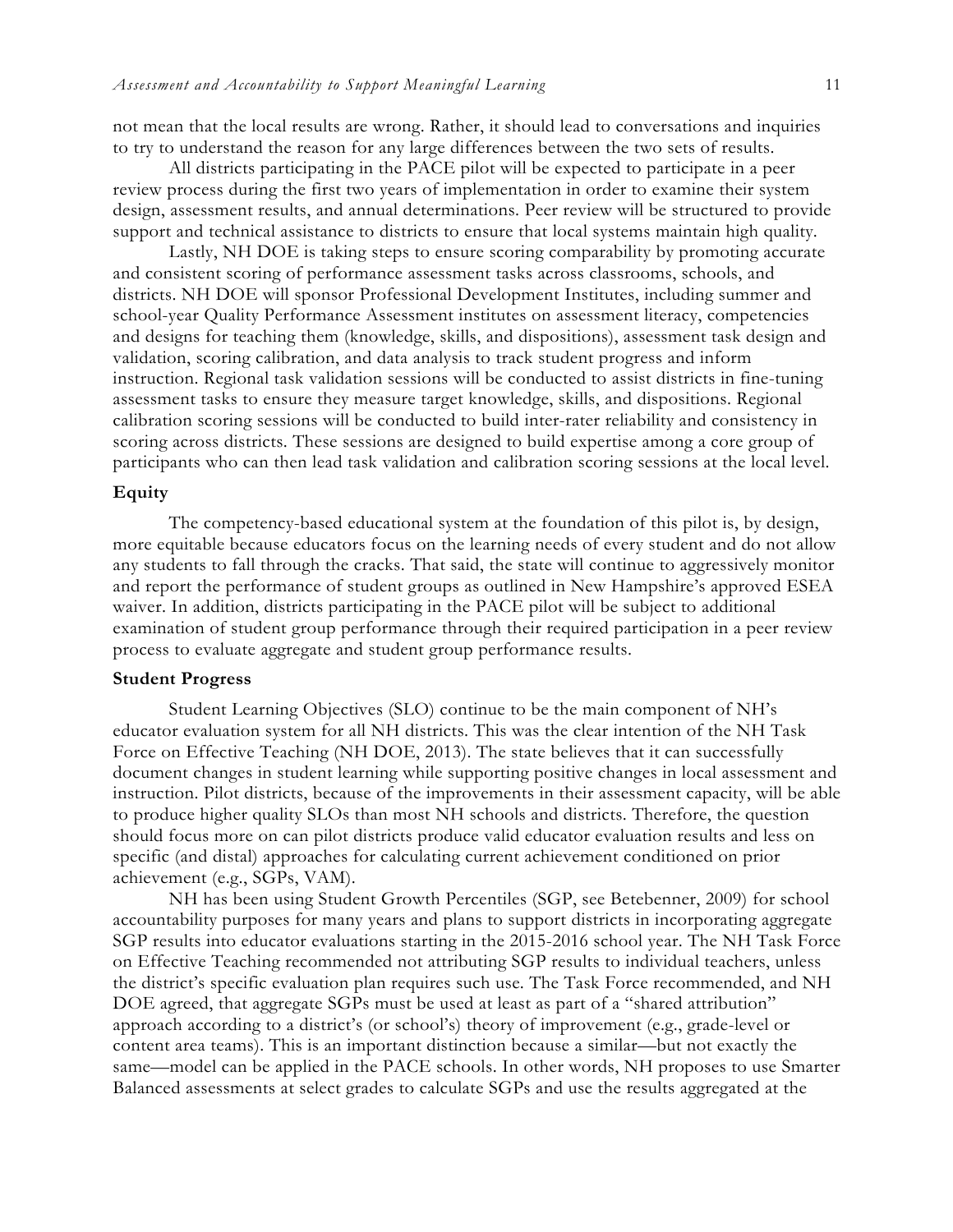school level. These school-level results can be used to audit the individual SLO results and compare the "growth" of students in the pilot schools with other schools in the state.

#### **Utility**

Henry Braun stated that utility is the most important technical criterion by which we should judge the quality of accountability systems (Braun, 2012). Utility refers to the degree to which the policy/accountability system is able to support its intended aims. In the case of PACE, this would mean that the accountability system provides structure and information to help transform educator practices and deepen student learning. Focusing on utility changes the accountability conversation from one of labeling and sorting to one focused on using the results to bring about desired improvements in schools and student learning (Hargreaves & Braun, 2013).

#### **Discussion**

The purpose of encouraging schools and districts in this type of reform effort is to connect deeper learning at both the individual student and institutional levels. If students are expected to more fully engage in deeper learning, requiring them to follow a lockstep approach to learning runs counter to the research base. Similarly, if schools are going to support deeper and more flexible learning for students, then it appears incoherent for states to dictate to schools and districts performance expectations for students.

NH DOE originally conceived of an accountability system where districts were identifying their own goals and designing their own programs, indicators, and evaluation system. However, one of the most important things we are learning is that the cross district collaboration is a better professional learning structure than almost anything the state (or individual districts) could have supported on its own. Therefore, instead of a long-term goal where districts design locally-tailored systems, having districts join networks of districts focused on similar goals seems to be more effective and sustainable strategy. We also note that PACE is an incremental improvement over past practice, due to both the current USED regulatory requirements and state and local capacity.

The State is not blind to well-known challenges with implementing performance assessments as part of accountability systems as well as with the challenges of building the local capacity necessary for raising the level of student learning, improving local performance assessments, and supporting local accountability determinations. The State is not attempting to meet the levels of standardization and psychometric specifications associated with a statecontrolled assessment and accountability system (e.g., AERA, APA, NCME, 2014). NH argues that the theories of action for such systems are impoverished with little evidence that such stateled systems bring about the levels of student and organizational learning the NH DOE would like to see. Rather, NH DOE is willing to engage in the challenge of supporting local capacity and agency in order to bring about transformational changes in student learning.

The State's major concern is scaling such efforts to all NH schools. The current PACE accountability system, even if wildly successful, is based on a voluntary proof of concept pilot with high-capacity schools. Improving chronically low-performing schools will be an enormous challenge. The State is committed to supporting the development of local leadership and capacity to help low performing schools implement the PACE system with fidelity. However, there are no illusions that this will happen overnight. In fact, the networked approach supported through PACE and other NH reform initiatives is likely the only viable strategy for bringing PACE to scale. This would involve growing this reform at a rate that can be managed and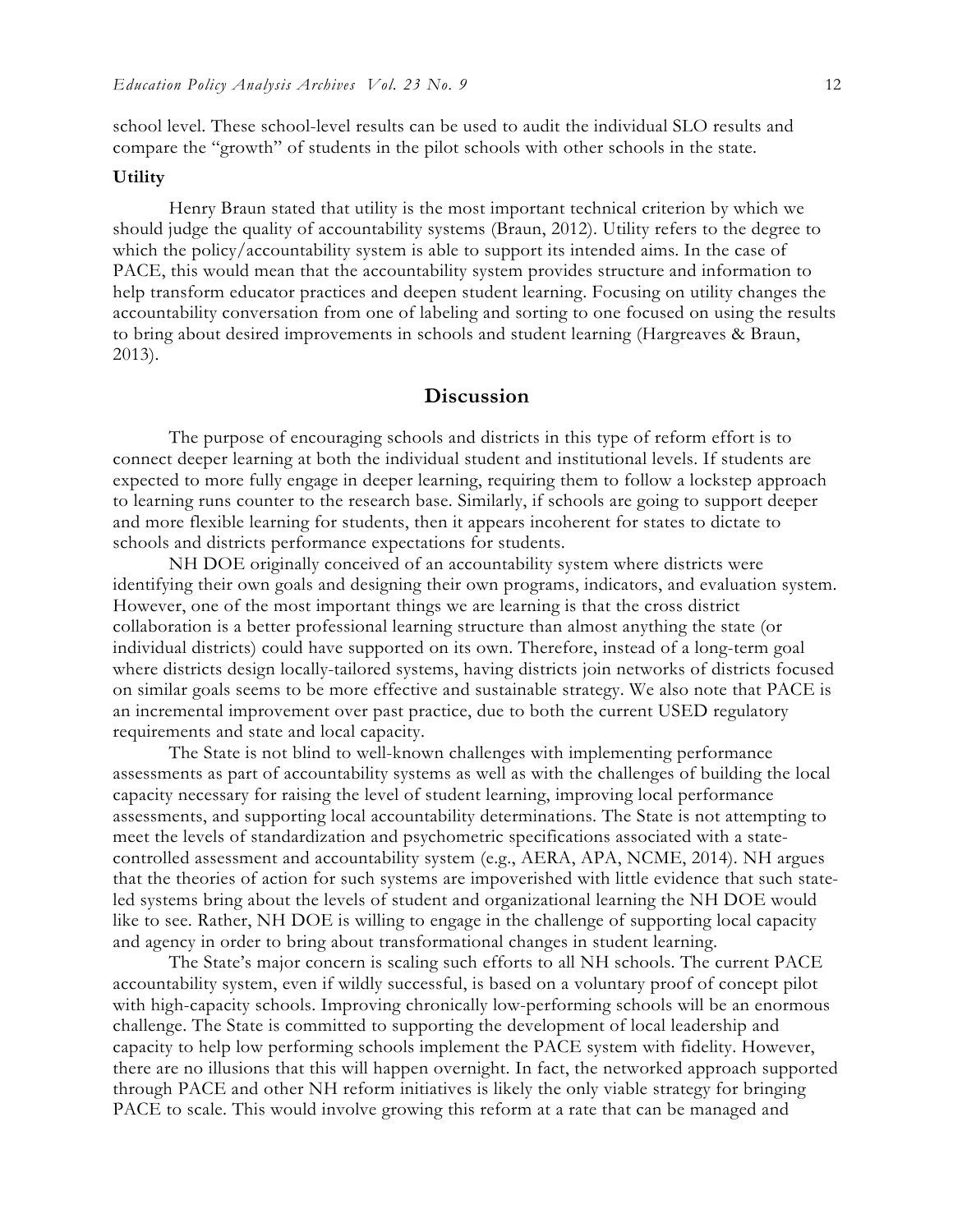supported, while continuing to focus on building local expertise as part of regional and statewide networks. Again, NH DOE does not assume that implementing a reciprocal accountability will be easy or smooth, but is committed to employing an approach couched in research on individual and organization learning to realize the deeper learning for students envisioned by many NH stakeholders.

### **References**

- American Educational Research Association (AERA), American Psychological Association (APA), and the National Council on Measurement in Education (NCME) (2014). *Standards for Educational and Psychological Tests*. Washington, DC: AERA.
- Anderson, J. R., Greeno, J. G., Reder, L. M, & Simon, H. A. (2000). Perspectives on learning, thinking, and activity. *Educational Researcher, 29, 4*, 11-13. http://dx.doi.org/10.3102/0013189X029004011
- Anderson, R. C., Reynolds, R. E., Schallert, D. L., & Goetz, E. T. (1977). Frameworks for comprehending discourse. *American Educational Research Journal, 14,* 367-382. http://dx.doi.org/10.3102/00028312014004367
- Betebenner, D. (2009). Norm- and criterion-referenced student growth. *Educational Measurement: Issues and Practice*, Vol. 28(4), 42–51. http://dx.doi.org/10.1111/j.1745-3992.2009.00161.x
- Bransford, J. D., Brown, A. L., & Cocking, R. R. (2000). *How people learn: Brain, mind, experience, and school (Expanded Edition).* Washington, DC: National Academy of Sciences.
- Braun, H. (2012). Using student work for educator accountability: The road from authenticity to validity. Presentation at the Reidy Interactive Lecture Series. Retrieved from www.nciea.org on September 30, 2012.
- Council for Chief State School Officers (2011). *Roadmap for next generation state accountability principles*. Retrieved from: www.ccsso.org/Resources/Publications/ Roadmap\_for\_Next-Generation\_State\_Accountability\_Principles.html
- Domaleski, C. & Hall, E. (2013). *A vision for improved education accountability systems*. Council for Chief State School Officers.
- Hargreaves, A. and Braun, H. (2013). *Data-driven improvement and accountability*. National Education Policy Center. Retrieved on October 23, 2013 from: http://nepc.colorado.edu/publication/data-driven-improvement-accountability.
- Lave, J. & Wenger, E. (1991). *Situated learning: Legitimate peripheral participation*. New York: Cambridge University Press. http://dx.doi.org/10.1017/CBO9780511815355
- Marion, S. F. & Buckley, K. (in press). Design and implementation considerations of performance-based and authentic assessments for use in accountability systems. In Braun, H. (ed.). *Meeting the challenges to measurement in an era of accountability*. NCME Book Series.
- National Research Council. (2014). *Developing Assessments for the Next Generation Science Standards.*  Committee on Developing Assessments of Science Proficiency in K-12. Washington, DC: The National Academies Press.
- New Hampshire Department of Education (2013). The New Hampshire Task Force on Effective Teaching: Phase II. Retrieved from:
	- http://www.education.nh.gov/teaching/documents/phase2report.pdf
- Palincsar, A. S. & Brown, A. L. (1984). Reciprocal teaching of comprehension-fostering and monitoring activities. *Cognition and Instruction, 1,* 117-175. http://dx.doi.org/10.1207/s1532690xci0102\_1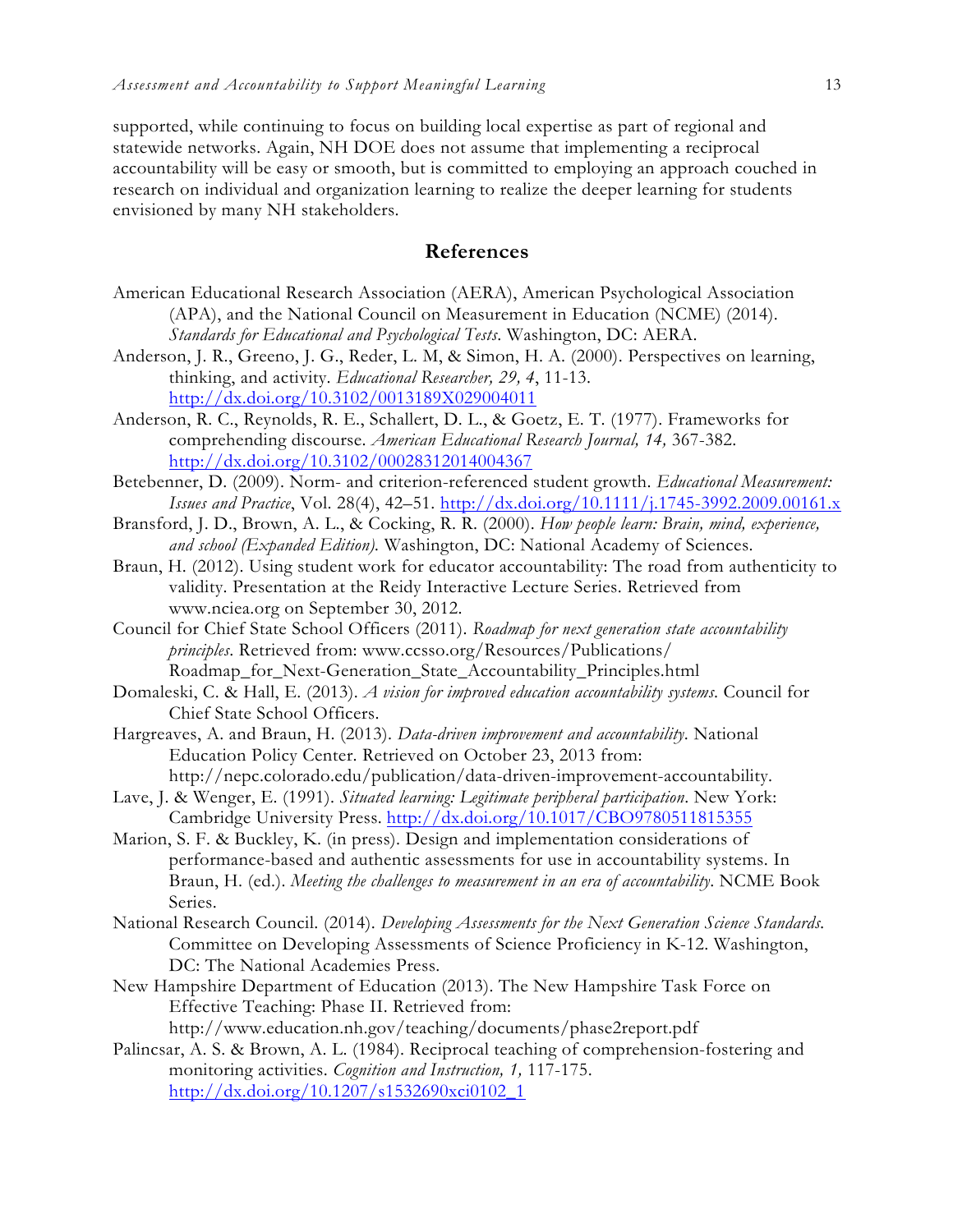- Pelligrino, J. W., Chudowsky, N., & Glaser, R. (2001). *Knowing what students know: The science and design of educational assessment.* Washington, DC: National Academy of Sciences.
- Schmidt, W. H., McKnight,C. C., & Raizen, S. A. (1997). *Splintered vision: An investigation of U.S. science and mathematics education.* Norwell, MA: Kluwer Academic Publishers.
- Shepard, L. A. (2000). The role of assessment in a learning culture. *Educational Researcher, 29, 7*, 4-14. http://dx.doi.org/10.3102/0013189X029007004
- Vygotsky, L. S. (1978). *Mind in society: The development of higher mental process*. Cambridge, MA: Harvard University Press.
- Vygotsky, L. S. (1986). *Thought and language*. Cambridge, MA: MIT Press.
- Wertsch, J. V. (1991). *Voices of the mind: A sociocultural approach to mediated action*. Cambridge, MA: Harvard University Press.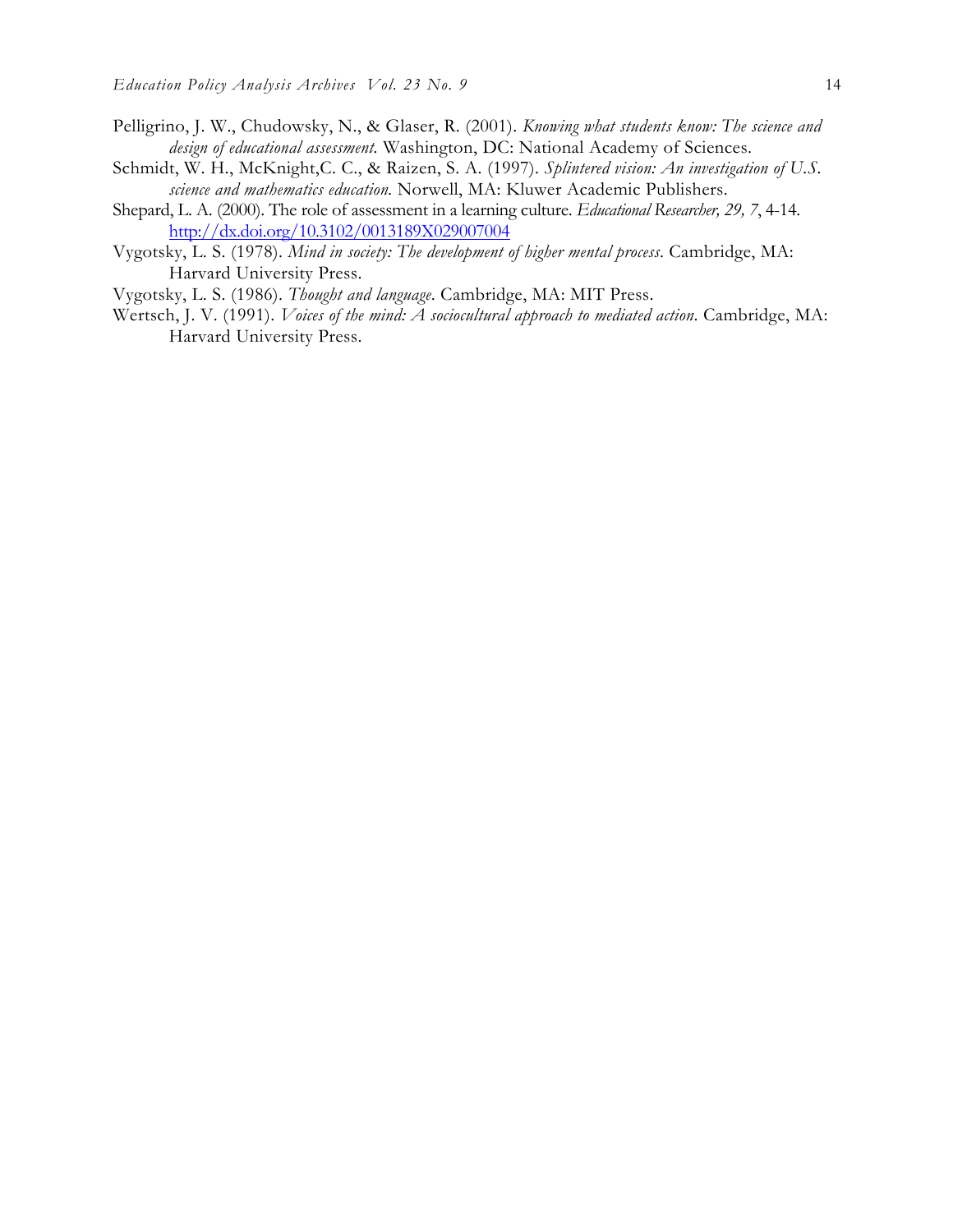## **About the Authors**

#### **Scott Marion**

National Center for the Improvement of Educational Assessment Smarion@nciea.org

Scott Marion is the Vice-President of the National Center for the Improvement of Educational Assessment where his current projects include developing and implementing reform-based educator evaluation systems, serving as a technical expert for numerous state assessment and accountability systems, and designing and implementing high quality, locally-designed performance-based assessments.

#### **Paul Leather**

New Hampshire Department of Education Paul.Leather@doe.nh.gov

Paul Leather is the Deputy Commissioner of Education for the New Hampshire Department of Education where he has been leading the competency education efforts for many years. He is also a key member of CCSSO's Innovative Laboratory Network helping to shape a national vision for competency-based and deeper learning.

#### **About the Guest Series Editor**

#### **Linda Darling-Hammond**

Guest Series Editor Stanford University ldh@stanford.edu

Linda Darling-Hammond is Charles E. Ducommun Professor of Education at Stanford University where she is Faculty Director of the Stanford Center for Opportunity Policy in Education. Her latest book is *Beyond the Bubble Test: How Performance Assessments Support 21st Century Learning* (Wiley, 2014).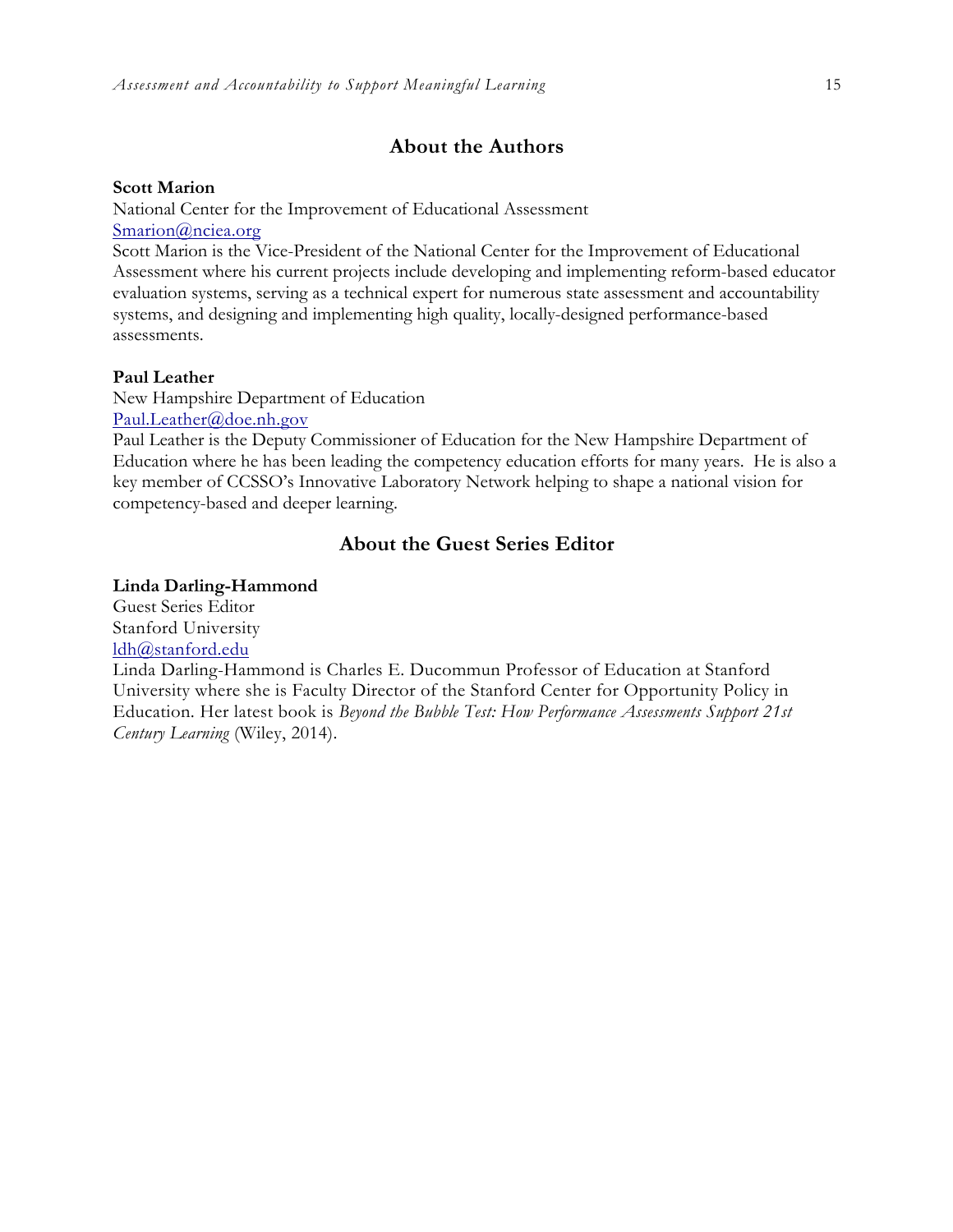## **SPECIAL SERIES A New Paradigm for Educational Accountability: Accountability for Meaningful Learning**

## education policy analysis archives

Volume 23 Number 9 February 2<sup>nd</sup>, 2015 ISSN 1068-2341

## ര

SOME RIGHTS RESERVED Readers are free to copy, display, and distribute this article, as long as the work is attributed to the author(s) and **Education Policy Analysis Archives,** it is distributed for noncommercial purposes only, and no alteration or transformation is made in the work. More details of this Creative Commons license are available at

http://creativecommons.org/licenses/by-nc-sa/3.0/. All other uses must be approved by the author(s) or **EPAA**. **EPAA** is published by the Mary Lou Fulton Institute and Graduate School of Education at Arizona State University Articles are indexed in CIRC (Clasificación Integrada de Revistas Científicas, Spain), DIALNET (Spain), Directory of Open Access Journals, EBSCO Education Research Complete, ERIC, Education Full Text (H.W. Wilson), QUALIS A2 (Brazil), SCImago Journal Rank; SCOPUS, SOCOLAR (China).

Please contribute commentaries at http://epaa.info/wordpress/ and send errata notes to Gustavo E. Fischman fischman@asu.edu

**Join EPAA's Facebook community** at https://www.facebook.com/EPAAAAPE and **Twitter feed** @epaa\_aape.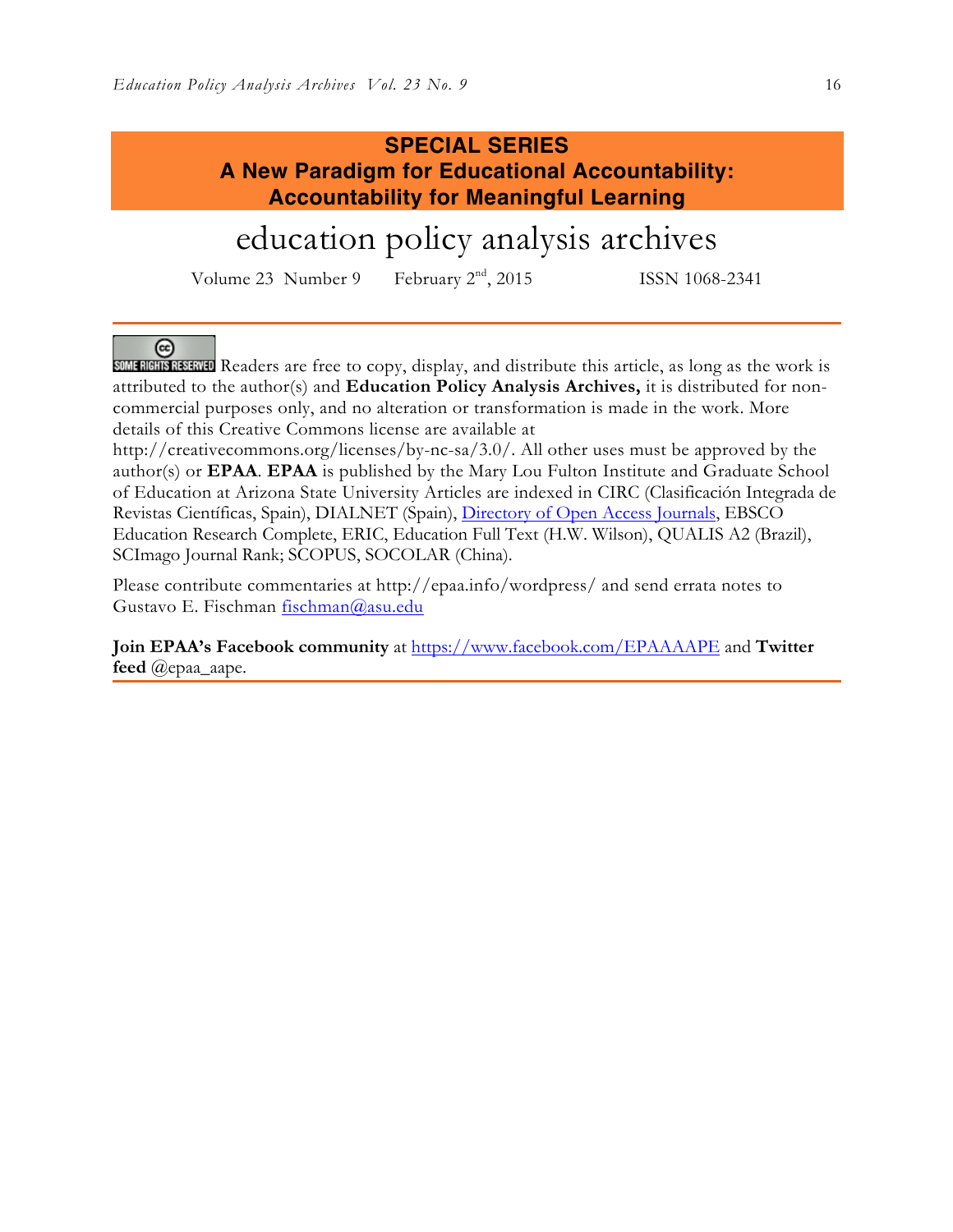## education policy analysis archives editorial board

Editor **Gustavo E. Fischman** (Arizona State University) Associate Editors: **Audrey Amrein-Beardsley** (Arizona State University), **Kevin Kinser** (University of Albany) **Jeanne M. Powers** (Arizona State University)

**Gary Anderson** New York University **Christopher Lubienski** University of Illinois, **Michael W. Apple** University of Wisconsin, Madison **David C. Berliner** Arizona State University **Maria Martinez-Coslo** University of Texas, **Robert Bickel Marshall University <b>William Mathis** University of Colorado, Boulder **Wendy C. Chi** Jefferson County Public Schools in Golden, Colorado **Casey Cobb** University of Connecticut **Sharon Nichols** University of Texas, San Antonio **Arnold Danzig** California State University, San Jose **Antonia Darder** Loyola Marymount University **João Paraskveva** University of Massachusetts, **Linda Darling-Hammond** Stanford University **Laurence Parker** University of Utah **Chad d'Entremont** Rennie Center for Education Research and Policy **John Diamond** Harvard University **John Rogers** University of California, Los Angeles **Tara Donahue** McREL International **A. G. Rud** Washington State University **Christopher Joseph Frey** Bowling Green State University **Melissa Lynn Freeman** Adams State College **Kimberly Scott** Arizona State University **Amy Garrett Dikkers** University of North Carolina Wilmington **Gene V Glass** Arizona State University **Maria Teresa Tatto** Michigan State University **Ronald Glass** University of California, Santa Cruz **Larisa Warhol** Arizona State University **Harvey Goldstein** University of Bristol **Cally Waite** Social Science Research Council **Jacob P. K. Gross** University of Louisville **John Weathers** University of Colorado, Colorado **Eric M. Haas** WestEd **Kevin Welner** University of Colorado, Boulder **Kimberly Joy Howard** University of Southern California

**Jessica Allen** University of Colorado, Boulder **Jaekyung Lee** SUNY Buffalo Urbana-Champaign **Sarah Lubienski** University of Illinois, Urbana-Champaign **Angela Arzubiaga** Arizona State University **Samuel R. Lucas** University of California, Berkeley Arlington **Henry Braun** Boston College **Tristan McCowan** Institute of Education, London **Eric Camburn** University of Wisconsin, Madison **Michele S. Moses** University of Colorado, Boulder **Julianne Moss** Deakin University

**Noga O'Connor** University of Iowa

Dartmouth **Susan L. Robertson** Bristol University

**Sherman Dorn** Arizona State University **Felicia C. Sanders** Institute of Education Sciences **Janelle Scott** University of California, Berkeley

**Dorothy Shipps** Baruch College/CUNY

Springs **Ed Wiley** University of Colorado, Boulder

**Aimee Howley** Ohio University **Terrence G. Wiley** Center for Applied Linguistics **Craig Howley** Ohio University **John Willinsky** Stanford University

**Steve Klees** University of Maryland **Kyo Yamashiro** Los Angeles Education Research Institute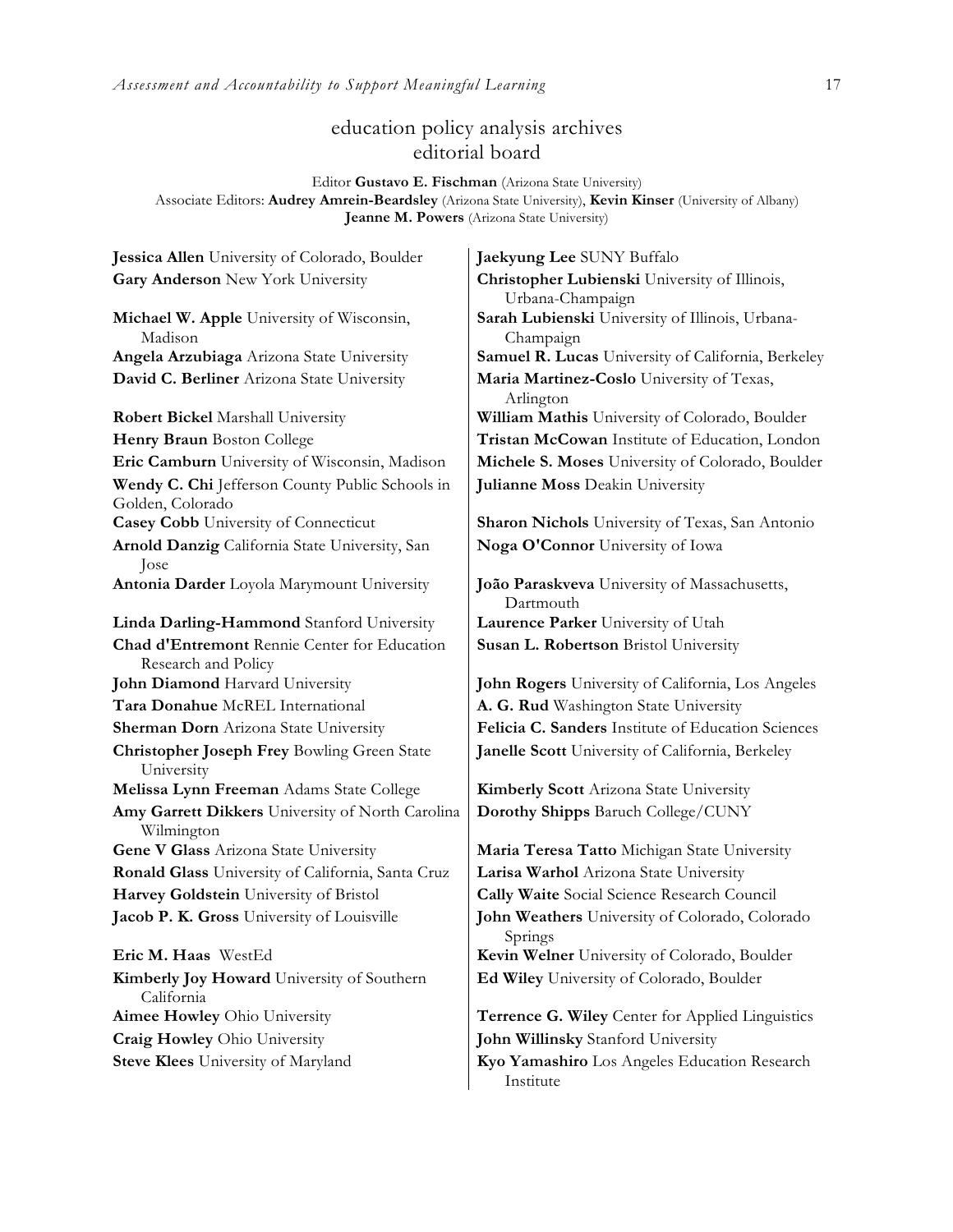**Armando Alcántara Santuario** IISUE, UNAM

## archivos analíticos de políticas educativas consejo editorial

Editores: **Gustavo E. Fischman** (Arizona State University), **Jason Beech** (Universidad de San Andrés), **Alejandro Canales** (UNAM) y **Jesús Romero Morante** (Universidad de Cantabria)

México **Claudio Almonacid** University of Santiago, Chile **Imanol Ordorika** Instituto de Investigaciones **Pilar Arnaiz Sánchez** Universidad de Murcia, España **Xavier Besalú Costa** Universitat de Girona, España **Jose Joaquin Brunner** Universidad Diego Portales, Chile **Damián Canales Sánchez** Instituto Nacional para la Evaluación de la Educación, México **María Caridad García** Universidad Católica del Norte, Chile **Raimundo Cuesta Fernández** IES Fray Luis de León, España **Marco Antonio Delgado Fuentes** Universidad Iberoamericana, México **Inés Dussel** DIE**-**CINVESTAV, Mexico **Rafael Feito Alonso** Universidad Complutense de Madrid. España **Pedro Flores Crespo** Universidad Iberoamericana, México **Verónica García Martínez** Universidad Juárez Autónoma de Tabasco, México **Francisco F. García Pérez** Universidad de Sevilla, España **Edna Luna Serrano** Universidad Autónoma de Baja California, México **Alma Maldonado** DIE-CINVESTAV México **Alejandro Márquez Jiménez** IISUE, UNAM México **Jaume Martínez Bonafé**, Universitat de València, España

**José Felipe Martínez Fernández** University of California Los Angeles, Estados Unidos

**Fanni Muñoz** Pontificia Universidad Católica de Perú,

Economicas – UNAM, México **Maria Cristina Parra Sandoval** Universidad de Zulia, Venezuela **Miguel A. Pereyra** Universidad de Granada, España **Monica Pini** Universidad Nacional de San Martín, Argentina **Paula Razquin** Universidad de San Andrés, Argentina **Ignacio Rivas Flores** Universidad de Málaga, España **Daniel Schugurensky** Arizona State University, Estados Unidos **Orlando Pulido Chaves** Instituto para la Investigacion Educativa y el Desarrollo Pedagogico IDEP **José Gregorio Rodríguez** Universidad Nacional de Colombia **Miriam Rodríguez Vargas** Universidad Autónoma de Tamaulipas, México **Mario Rueda Beltrán** IISUE, UNAM México **José Luis San Fabián Maroto** Universidad de Oviedo, España **Yengny Marisol Silva Laya** Universidad Iberoamericana, México **Aida Terrón Bañuelos** Universidad de Oviedo, España **Jurjo Torres Santomé** Universidad de la Coruña, España **Antoni Verger Planells** University of Barcelona, España **Mario Yapu** Universidad Para la Investigación Estratégica, Bolivia